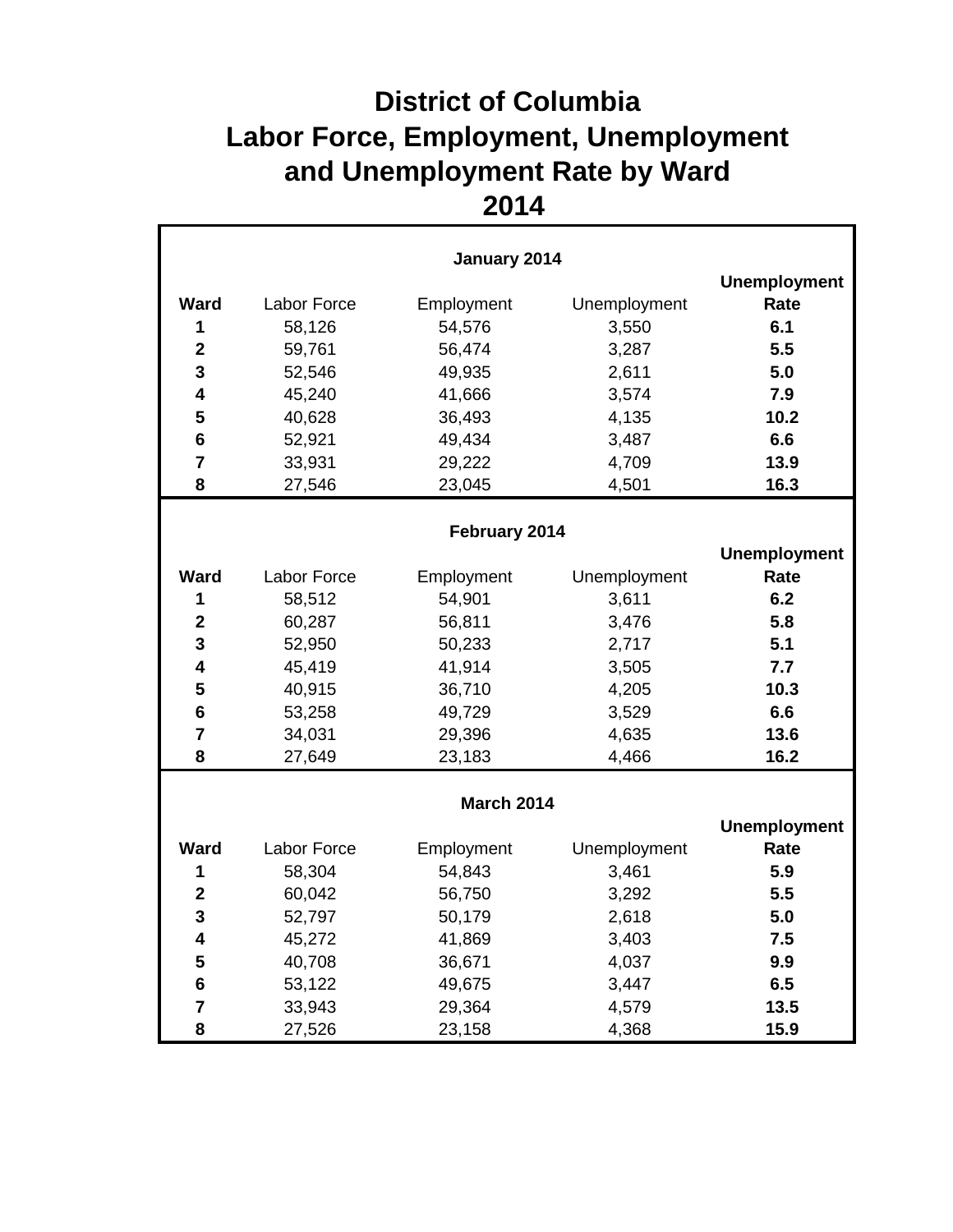| <b>April 2014</b>       |                    |                  |              |                     |
|-------------------------|--------------------|------------------|--------------|---------------------|
|                         |                    |                  |              | <b>Unemployment</b> |
| <b>Ward</b>             | <b>Labor Force</b> | Employment       | Unemployment | Rate                |
| 1                       | 58,135             | 54,994           | 3,141        | 5.4                 |
| $\overline{\mathbf{2}}$ | 59,774             | 56,906           | 2,868        | 4.8                 |
| $\mathbf{3}$            | 52,557             | 50,317           | 2,240        | 4.3                 |
| $\overline{\mathbf{4}}$ | 45,068             | 41,985           | 3,083        | 6.8                 |
| 5                       | 40,534             | 36,772           | 3,762        | 9.3                 |
| $6\phantom{1}6$         | 52,766             | 49,812           | 2,954        | 5.6                 |
| $\overline{7}$          | 33,714             | 29,445           | 4,269        | 12.7                |
| 8                       | 27,395             | 23,222           | 4,173        | 15.2                |
|                         |                    |                  |              |                     |
| <b>May 2014</b>         |                    |                  |              |                     |
|                         |                    |                  |              | <b>Unemployment</b> |
| <b>Ward</b>             | Labor Force        | Employment       | Unemployment | Rate                |
| 1                       | 58,433             | 55,214           | 3,219        | 5.5                 |
| $\mathbf{2}$            | 60,194             | 57,135           | 3,059        | 5.1                 |
| $\mathbf{3}$            | 53,009             | 50,519           | 2,490        | 4.7                 |
| $\overline{\mathbf{4}}$ | 45,246             | 42,153           | 3,093        | 6.8                 |
| 5                       | 40,718             | 36,919           | 3,799        | 9.3                 |
| $6\phantom{1}$          | 53,195             | 50,012           | 3,183        | 6.0                 |
| $\overline{7}$          | 33,850             | 29,563           | 4,287        | 12.7                |
| 8                       | 27,545             | 23,315           | 4,230        | 15.4                |
|                         |                    |                  |              |                     |
|                         |                    | <b>June 2014</b> |              |                     |
|                         |                    |                  |              | <b>Unemployment</b> |
| <b>Ward</b>             | Labor Force        | Employment       | Unemployment | Rate                |
| 1                       | 59,482             | 55,873           | 3,609        | 6.1                 |
| $\mathbf{2}$            | 61,266             | 57,816           | 3,450        | 5.6                 |
| 3                       | 53,853             | 51,121           | 2,732        | 5.1                 |
| 4                       | 46,016             | 42,656           | 3,360        | 7.3                 |
| 5                       | 41,555             | 37,360           | 4,195        | 10.1                |
| $\bf 6$                 | 54,060             | 50,609           | 3,451        | 6.4                 |
| 7                       | 34,637             | 29,916           | 4,721        | 13.6                |
| 8                       | 28,257             | 23,593           | 4,664        | 16.5                |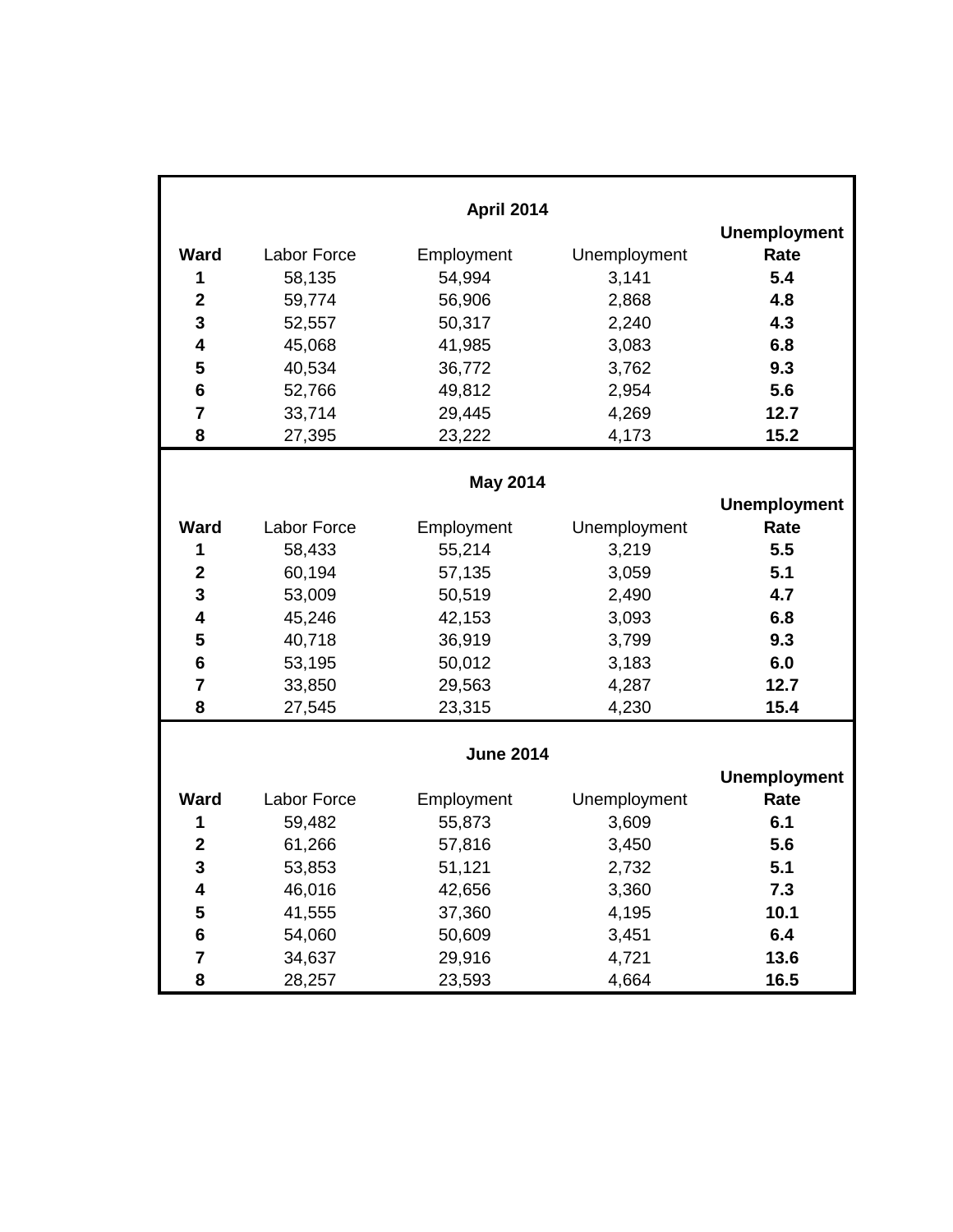|                         |             | <b>July 2014</b> |              |                     |
|-------------------------|-------------|------------------|--------------|---------------------|
|                         |             |                  |              | <b>Unemployment</b> |
| Ward                    | Labor Force | Employment       | Unemployment | Rate                |
| 1                       | 60,085      | 56,497           | 3,588        | 6.0                 |
| $\mathbf{2}$            | 61,865      | 58,462           | 3,403        | 5.5                 |
| 3                       | 54,391      | 51,692           | 2,699        | 5.0                 |
| $\overline{\mathbf{4}}$ | 46,536      | 43,132           | 3,404        | 7.3                 |
| 5                       | 42,199      | 37,777           | 4,422        | 10.5                |
| 6                       | 54,701      | 51,174           | 3,527        | 6.4                 |
| $\overline{7}$          | 35,364      | 30,250           | 5,114        | 14.5                |
| 8                       | 28,890      | 23,856           | 5,034        | 17.4                |
|                         |             |                  |              |                     |
|                         |             | August 2014      |              |                     |
|                         |             |                  |              | <b>Unemployment</b> |
| <b>Ward</b>             | Labor Force | Employment       | Unemployment | Rate                |
| 1                       | 59,326      | 55,726           | 3,600        | 6.1                 |
| $\mathbf{2}$            | 61,101      | 57,665           | 3,436        | 5.6                 |
| 3                       | 53,757      | 50,987           | 2,770        | 5.2                 |
| 4                       | 45,919      | 42,544           | 3,375        | 7.3                 |
| 5                       | 41,497      | 37,262           | 4,235        | 10.2                |
| 6                       | 54,073      | 50,476           | 3,597        | 6.7                 |
| $\overline{7}$          | 34,667      | 29,837           | 4,830        | 13.9                |
| 8                       | 28,314      | 23,531           | 4,783        | 16.9                |
|                         |             |                  |              |                     |
|                         |             | September 2014   |              |                     |
|                         |             |                  |              | <b>Unemployment</b> |
| <b>Ward</b>             | Labor Force | Employment       | Unemployment | Rate                |
| 1                       | 59,602      | 56,046           | 3,556        | 6.0                 |
| $\mathbf{2}$            | 61,407      | 57,996           | 3,411        | 5.6                 |
| 3                       | 54,055      | 51,280           | 2,775        | 5.1                 |
| 4                       | 46,238      | 42,788           | 3,450        | 7.5                 |
| 5                       | 41,671      | 37,476           | 4,195        | 10.1                |
| $\bf 6$                 | 54,240      | 50,766           | 3,474        | 6.4                 |
| 7                       | 34,785      | 30,009           | 4,776        | 13.7                |
| 8                       | 28,380      | 23,666           | 4,714        | 16.6                |